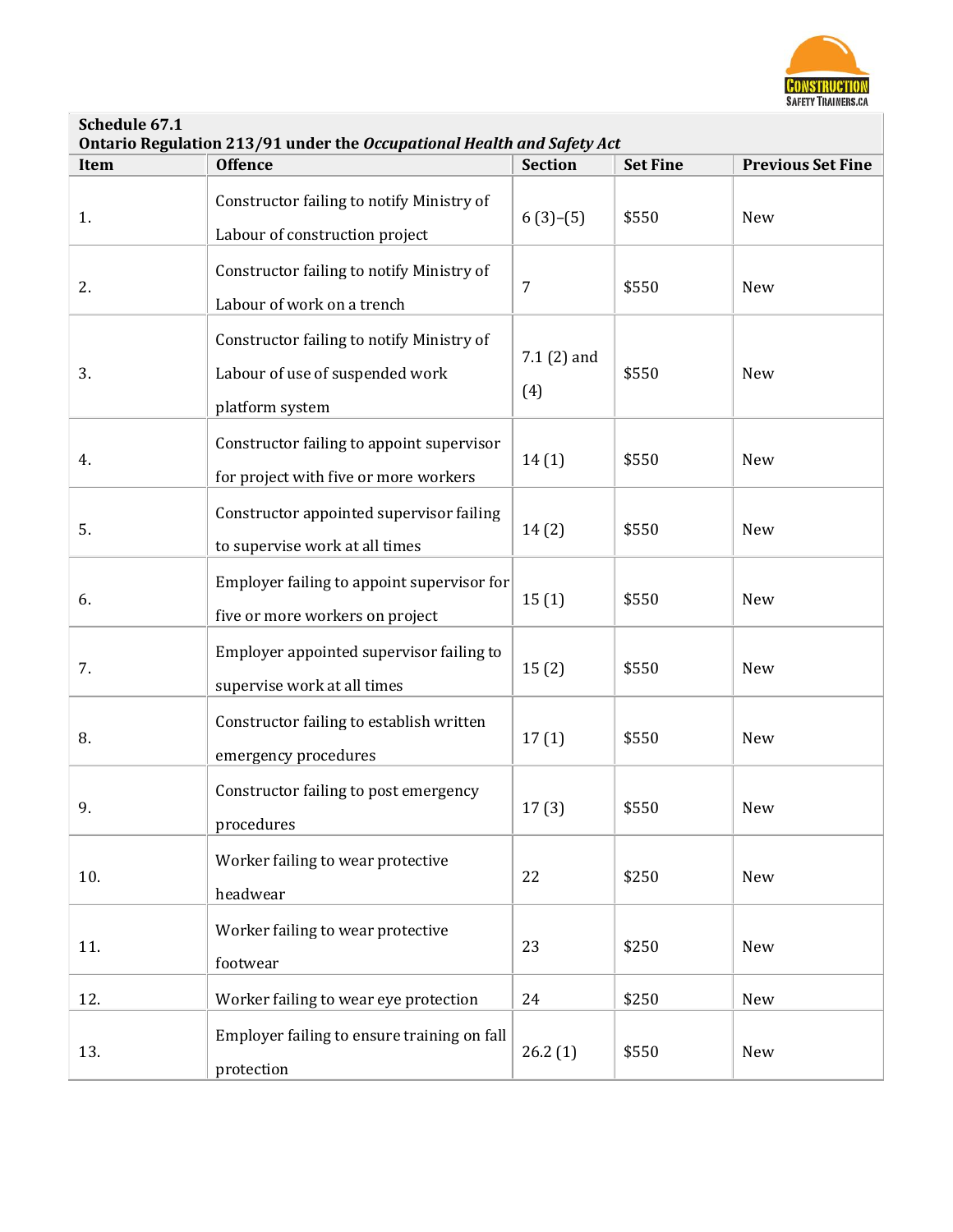

| 14. | Employer failing to ensure that written<br>training and instruction record is<br>prepared                              | 26.2(2)           | \$550 | <b>New</b> |
|-----|------------------------------------------------------------------------------------------------------------------------|-------------------|-------|------------|
| 15. | Employer failing to make training and<br>instruction record available to inspector                                     | 26.2(4)           | \$550 | New        |
| 16. | Constructor failing to ensure clean-up or<br>toilet facilities available                                               | 29(3)(a)          | \$550 | <b>New</b> |
| 17. | Constructor failing to ensure required<br>access to facilities                                                         | $29(4)-(7)$       | \$550 | New        |
| 18. | Worker failing to use provided<br>respiratory protective equipment                                                     | 46(2)             | \$250 | New        |
| 19. | Employer failing to develop written traffic<br>protection plan for workers exposed to<br>hazard from vehicular traffic | 67 (4) and<br>(5) | \$650 | <b>New</b> |
| 20. | Worker directing vehicular traffic for<br>multiple lanes in the same direction                                         | 69(2)             | \$250 | New        |
| 21. | Worker who may be endangered by<br>vehicular traffic failing to wear prescribed<br>garment                             | 69.1              | \$250 | <b>New</b> |
| 22. | Worker inappropriately standing or<br>stepping on ladder                                                               | 83(2)             | \$250 | New        |
| 23. | Operator leaving controls of the machine<br>unattended                                                                 | 102               | \$250 | New        |
| 24. | Worker passing shovel, backhoe or<br>similar excavating machine or its load<br>over a worker                           | 103(1)            | \$250 | New        |
| 25. | Worker passing crane or similar hoisting<br>device's load over another worker                                          | 103(2)            | \$250 | New        |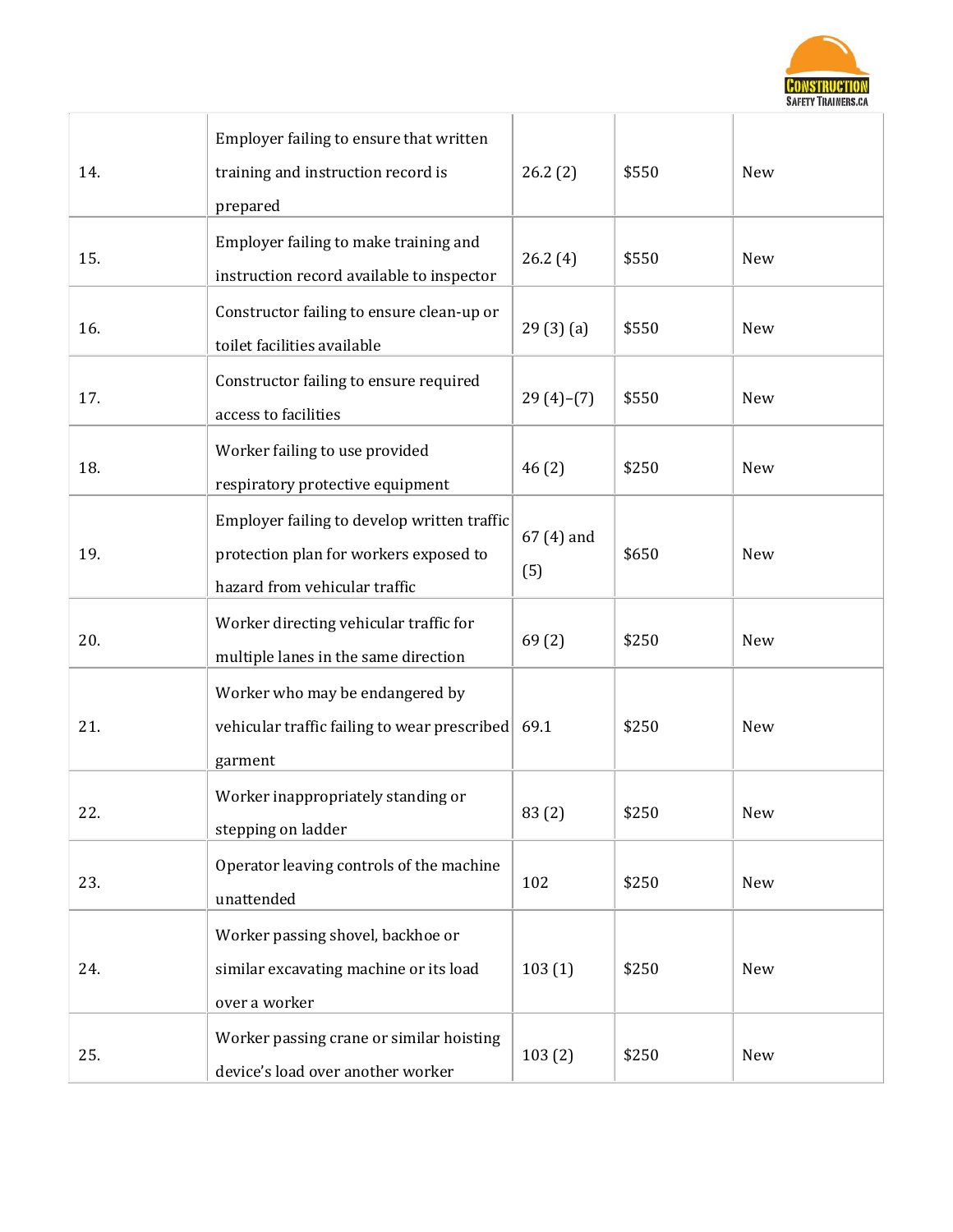

ä

| 26. | Worker doing other work while acting as<br>signaller                                                                                                         | 106(1)                | \$250 | New        |
|-----|--------------------------------------------------------------------------------------------------------------------------------------------------------------|-----------------------|-------|------------|
| 27. | Signaller failing to wear prescribed<br>garment                                                                                                              | $106(1.1)$ -<br>(1.4) | \$250 | New        |
| 28. | Worker using as a work place an object<br>capable of moving supported by fork-lift<br>truck, front-end loader or similar machine                             | 107                   | \$250 | <b>New</b> |
| 29. | Worker failing to wear adequate personal<br>protective equipment and clothing while<br>using chain-saw                                                       | 112 $(1.2)$ $(a)$     | \$250 | <b>New</b> |
| 30. | Worker failing to wear adequate eye and<br>hearing protection while using chain-saw                                                                          | 112 $(1.2)$ $(b)$     | \$250 | New        |
| 31. | Worker failing to wear adequate personal<br>protective equipment while using<br>fastening tool                                                               | 117(3)(a)             | \$250 | New        |
| 32. | Worker failing to wear adequate eye<br>protection while using fastening tool                                                                                 | $117(3)$ (b)          | \$250 | New        |
| 33. | Employer failing to ensure that worker<br>using suspended work platform system or<br>boatswain's chair is trained                                            | 138 (1) and<br>(2)    | \$550 | <b>New</b> |
| 34. | Employer failing to ensure that<br>competent worker is trained                                                                                               | 138.1(2)<br>and $(3)$ | \$550 | New        |
| 35. | Owner failing to ensure there is an<br>adequate roof plan                                                                                                    | 141.2(1)              | \$550 | New        |
| 36. | Worker failing to wear full body harness<br>connected to fall arrest system while on<br>or getting on or off suspended work<br>platform or boatswain's chair | 142.06(1)             | \$350 | New        |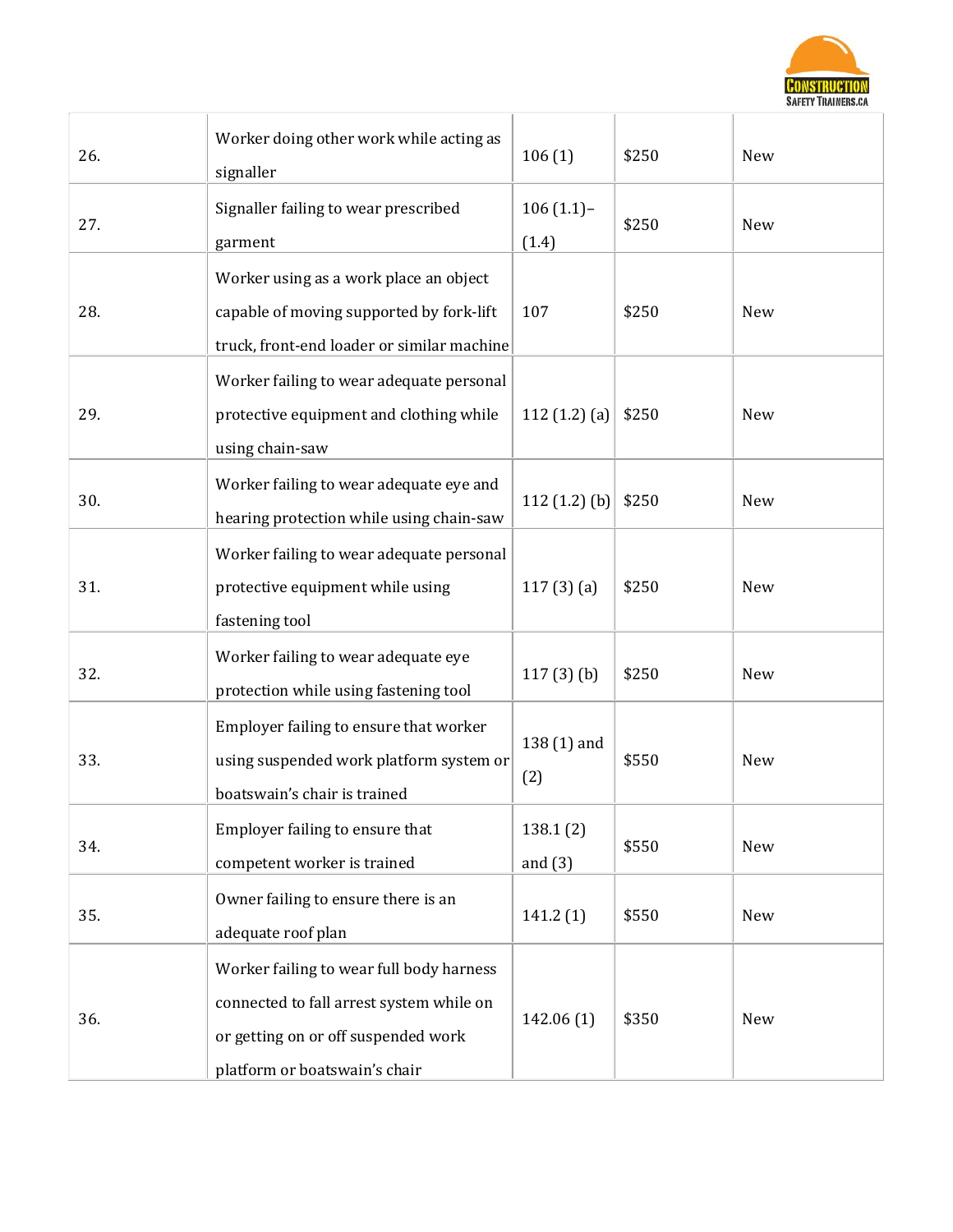

| 37. | Constructor failing to notify Ministry of<br>Labour of multi-point suspended work<br>platform                             | 142.3(1)                 | \$550 | New |
|-----|---------------------------------------------------------------------------------------------------------------------------|--------------------------|-------|-----|
| 38. | Worker without prescribed qualifications<br>operating crane or similar hoisting device                                    | 150(1)                   | \$250 | New |
| 39. | Worker without prescribed qualifications<br>operating a crane or similar hoisting<br>device                               | 150(2)                   | \$250 | New |
| 40. | Employer failing to ensure that qualified<br>worker operates a rotary foundation drill<br>rig                             | 156.6(1)                 | \$550 | New |
| 41. | Worker operating a rotary foundation<br>drill rig without the prescribed training or<br>qualifications                    | 156.7                    | \$250 | New |
| 42. | Worker without prescribed qualifications<br>connecting, maintaining or modifying<br>electrical equipment or installations | 182(1)                   | \$250 | New |
| 43. | Constructor failing to establish and<br>implement written measures and<br>procedures                                      | 188(4)(a)<br>and 188 (5) | \$550 | New |
| 44. | Constructor failing to make written<br>measures and procedures available to<br>every employer on project                  | 188(4)(b)                | \$550 | New |
| 45. | Employer failing to provide copy of<br>written measures and procedures to a<br>worker                                     | 188 (6)                  | \$550 | New |
| 46. | Employer failing to mark gas, electrical or<br>other services before excavating                                           | 228(1)(a)                | \$650 | New |